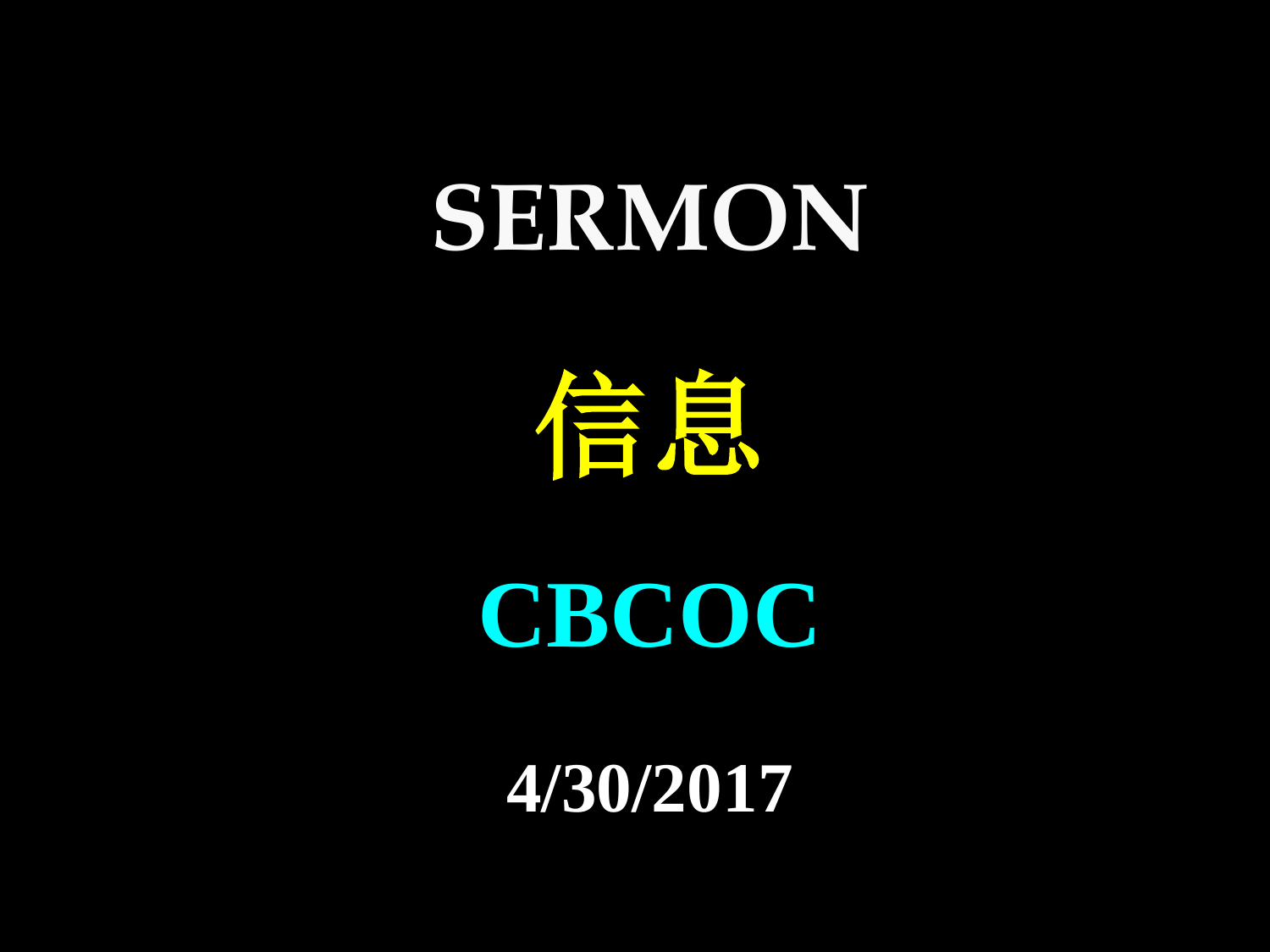## **"The Magnificent Seven" (Acts 6:1-7)**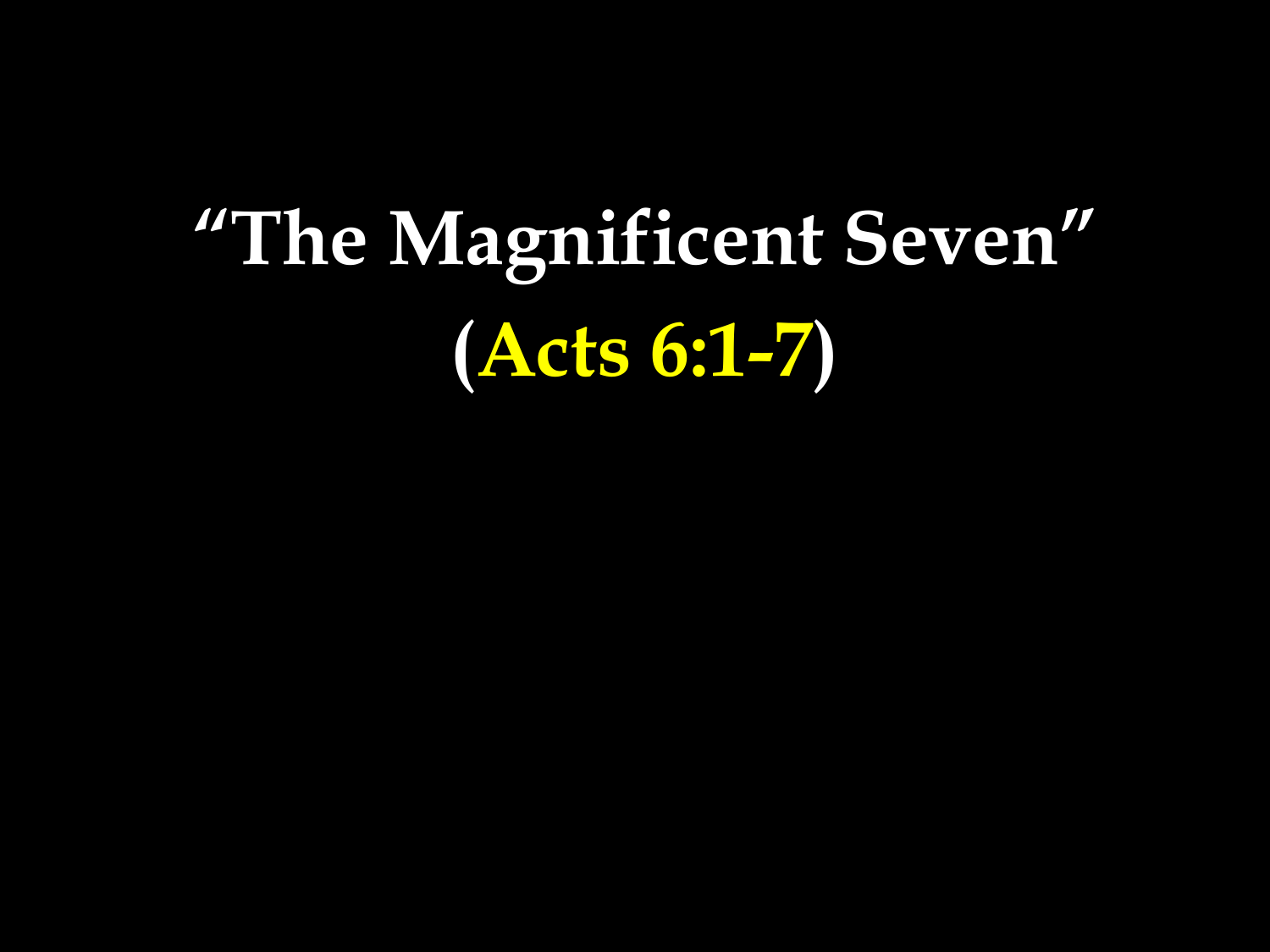**Happy Anniversary, CBCOC! How old is CBCOC? (a New Testament Church) Jerusalem Church(Jewish) CBCOC (Chinese)? "A House of Prayer for All Nations" Lk24"**明白圣经**.." Ac 1:8 "shall be my witness"** •**Mt28 Great Command (You must do it)** •**Lk24-Ac1 Great Promise (I will do it)..**神荣耀**.. The Growth of Jerusalem Church (Acts 1-6) Acts 2 "received his word .." +3000 Acts 4"heard the word believed.." ~5000 Men Acts 6 "the word of God…increase" ~??? Church Growth: preaching the word/gospel**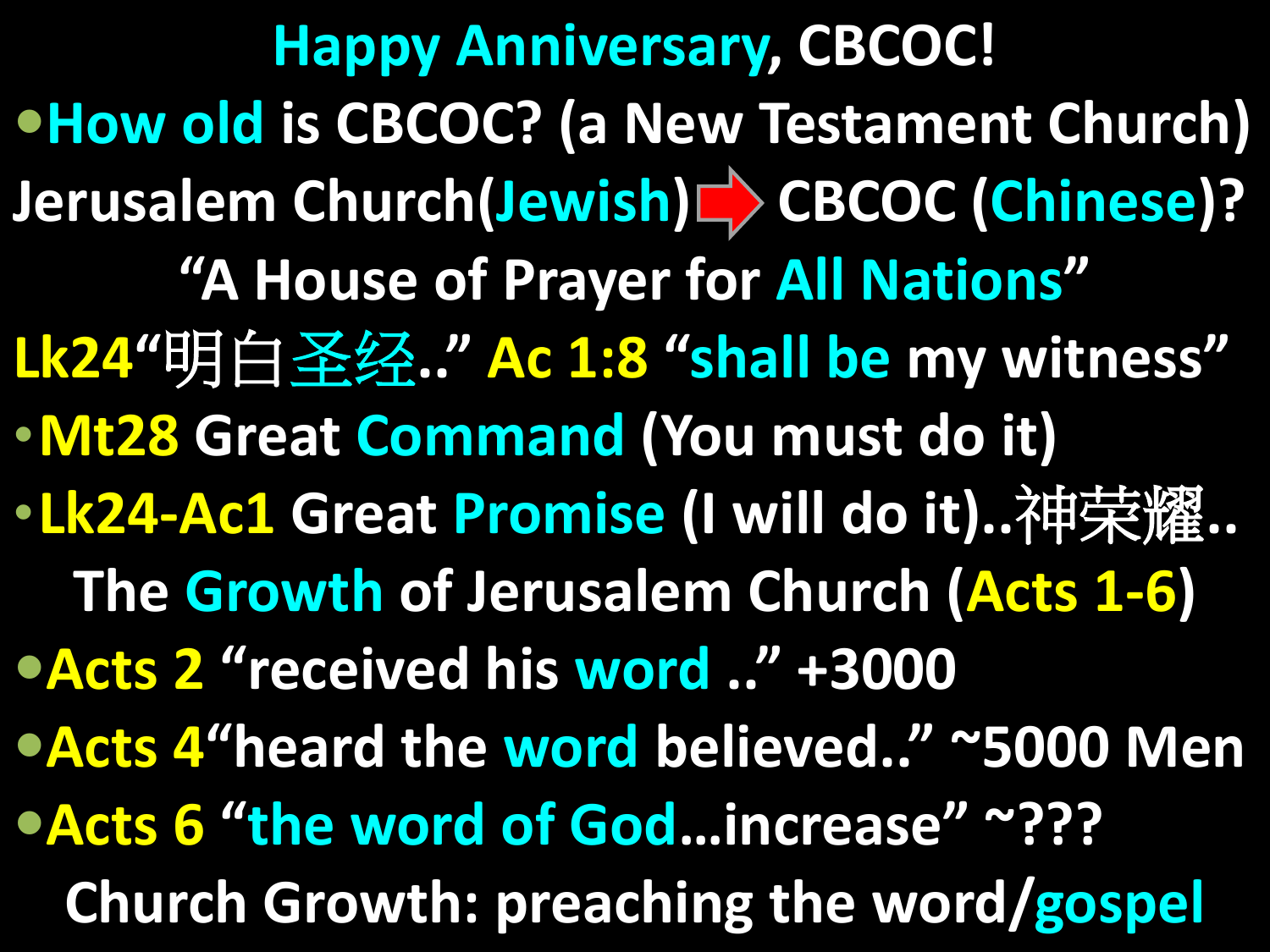**Church Growth: preaching the word/gospel What is the word/gospel?** •**God's creation [Our Responsibility]** •**Human rebellion [Our Problem]** •**Christ's redemption [Our Solution]** •**Repentance & Faith [Our Response]**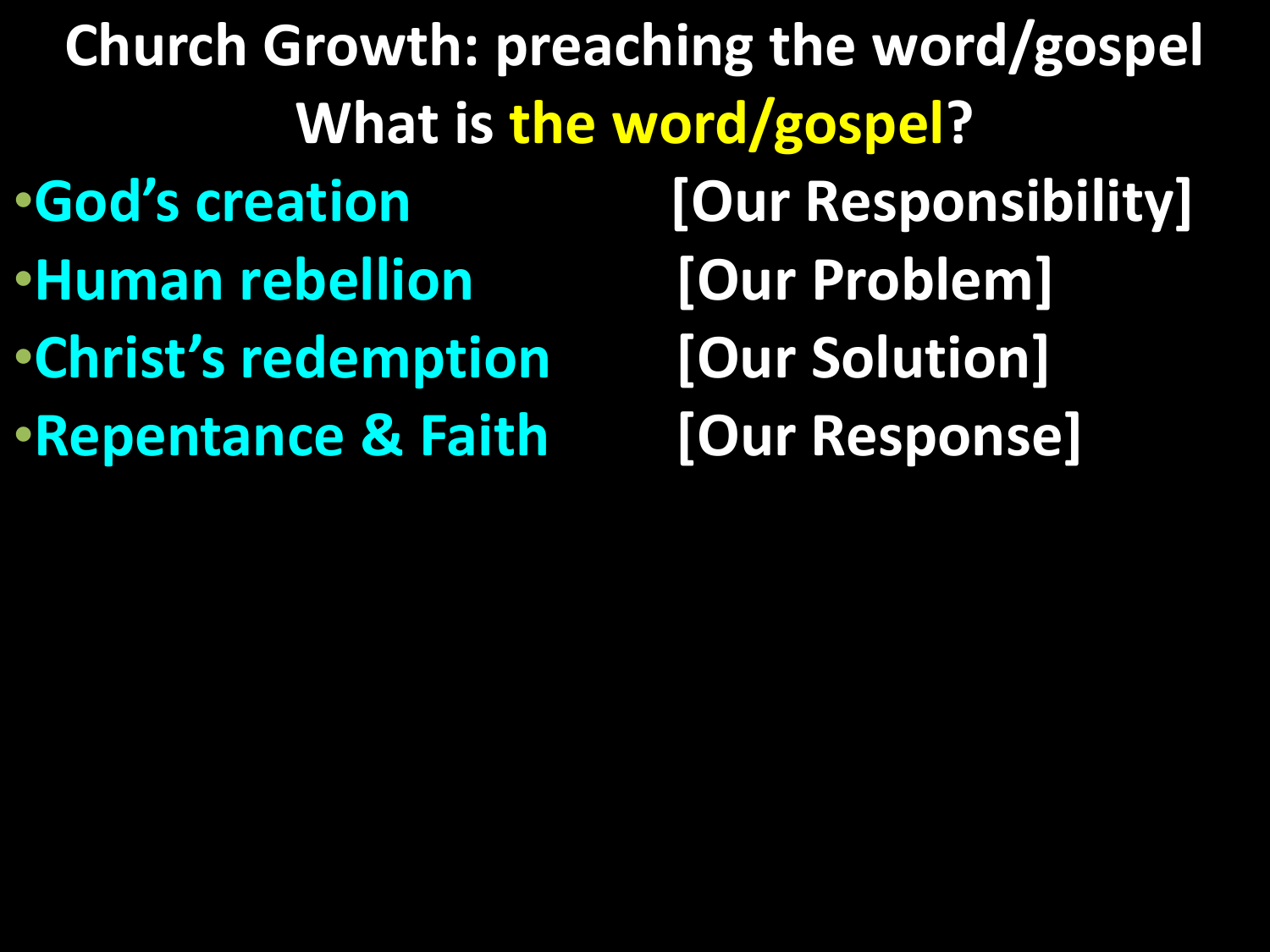**Church Growth: preaching the word/gospel What is the word/gospel?**

## **Test & Lunch !!!**

•**God's \_\_\_\_\_\_\_\_ [Our R\_\_\_\_\_\_ ]** •**Human \_\_\_\_\_\_\_\_ [Our P\_\_\_\_\_\_ ]** •**Christ's \_\_\_\_\_\_\_\_ [Our S\_\_\_\_\_\_ ]** •**R\_\_\_\_\_\_\_\_\_\_\_ & F** 

| <b>TOur R</b> |  |
|---------------|--|
| <b>TOur P</b> |  |
| <b>TOur S</b> |  |
| <b>JOur R</b> |  |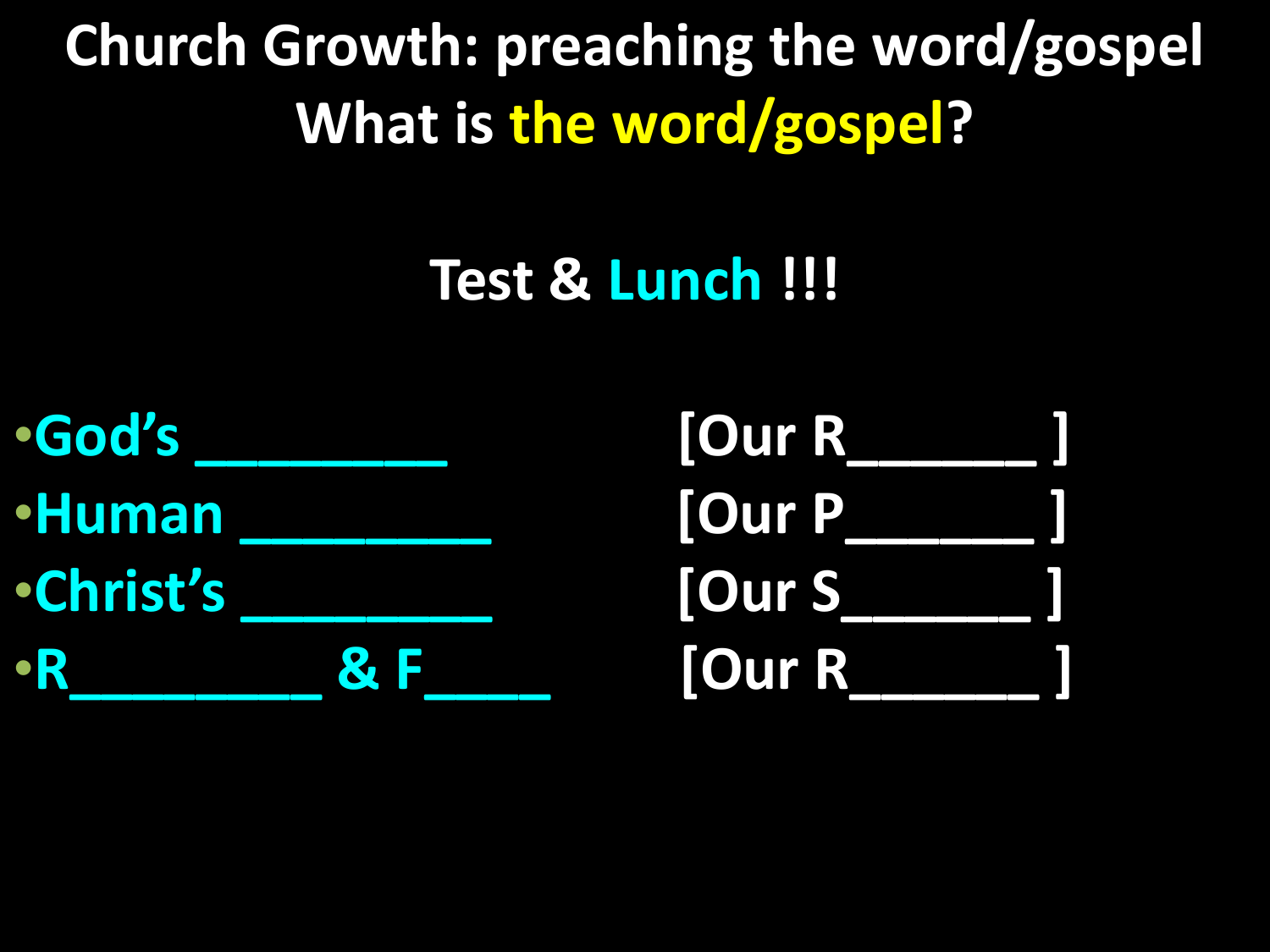**Church Growth: preaching the word/gospel What is the word/gospel?** •**God's creation [Our Responsibility]** •**Human rebellion [Our Problem]** •**Christ's redemption [Our Solution]** •**Repentance & Faith [Our Response] The Problem of Jerusalem Church (6:1) "Widows' Food distribution" (ABCs vs OBCs)** •**Unity** •**Testimony** •**Preaching**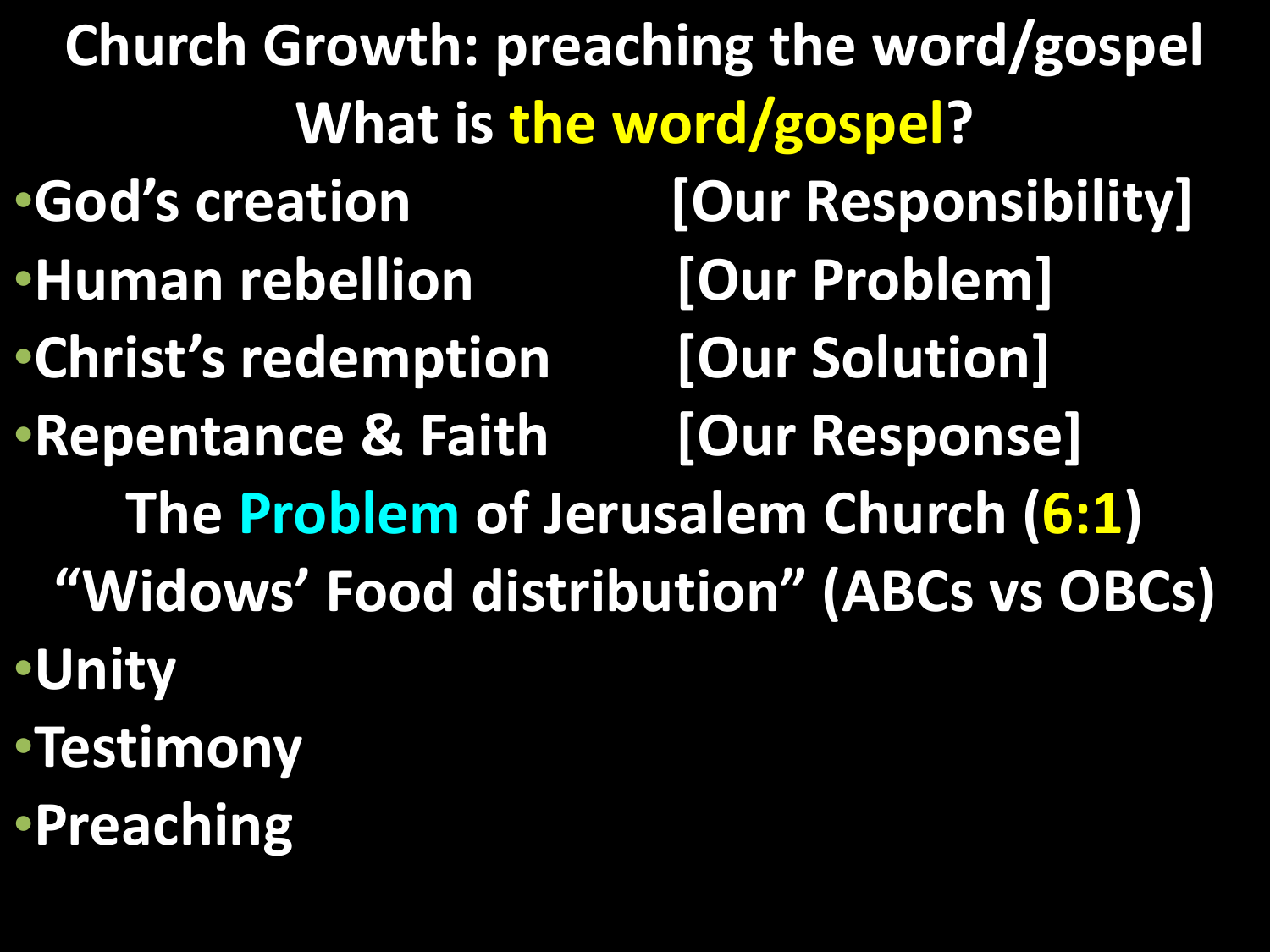**The Problem of Jerusalem Church (6:1)** •**The Twelve's Proposal (6:2-5)** •**"Give up the word of God?" Keep the main thing the main thing!** •**"Devote to prayer& the ministry of the word" Raising up new workers: "***The M. Seven***"** •**No more complaint 6:7 "The word of God..increase & the priests.."** •**Move the gospel out of Jerusalem! The Seven's Magnificent Quality: 1. Good repute, 2. Full of the Spirit 3. Knowing The Word/the wisdom**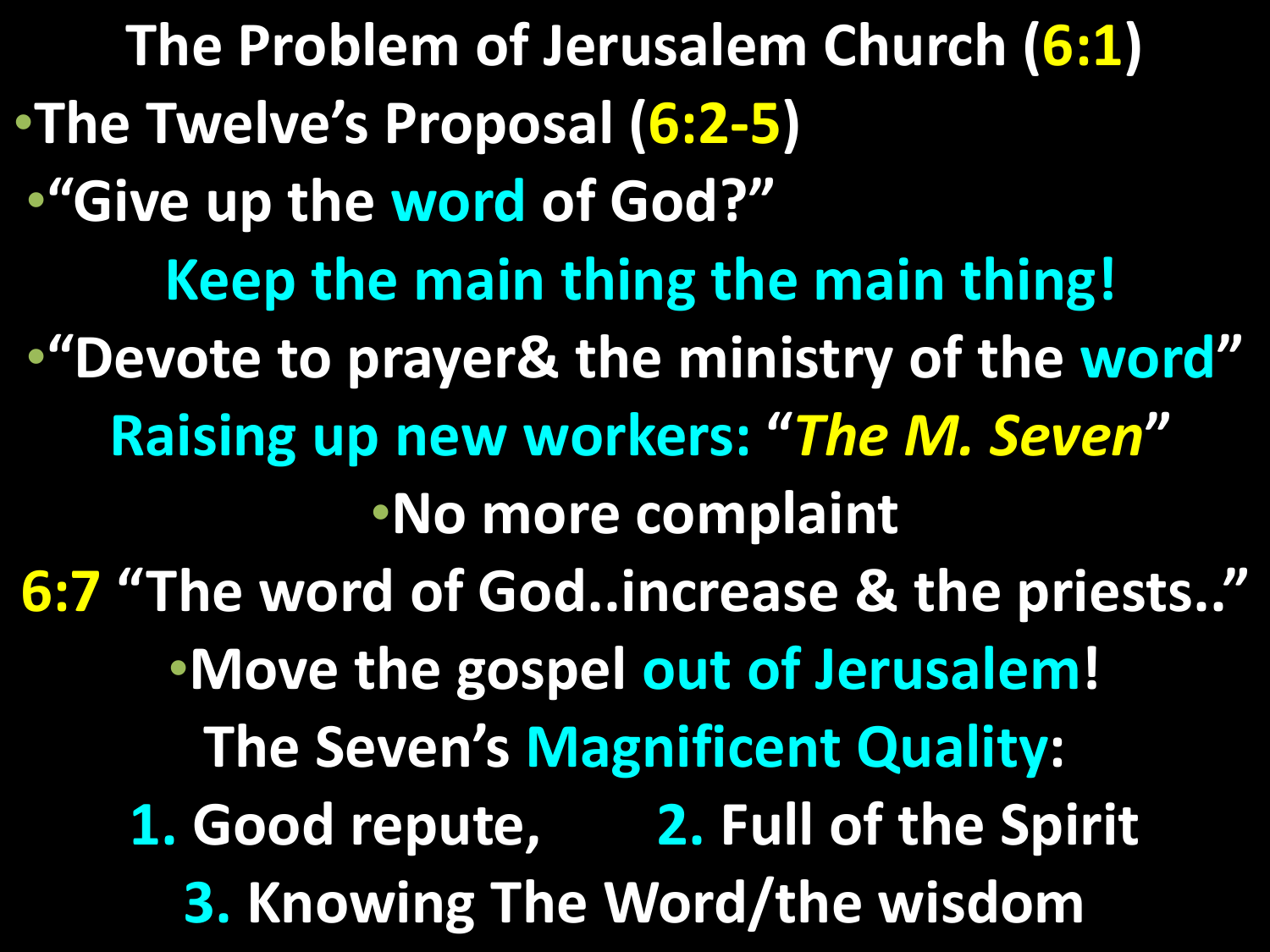**The Seven's Magnificent Quality: 1. Good repute (The fruit of the Spirit)** •**Mature: light & salt**

**2. Full of the Spirit (Spiritual, not Successful)**

**3. Knowing The Word (The sword of the Spirit)**

**The 12 (Peter/John) to The 7 (Stephen & Philip)**

•**Stephen (Acts 7 Abraham to Jesus)**

•**Philip (Acts 8 from Isaiah 53 to Jesus)**

The Magnificent Seven <>>
CBCOC Members

**1. Good testimony (Mt 5)**

**2. Full of the Spirit (Eph 5)**

**3. Knowing the Bible (2 Ti 3)**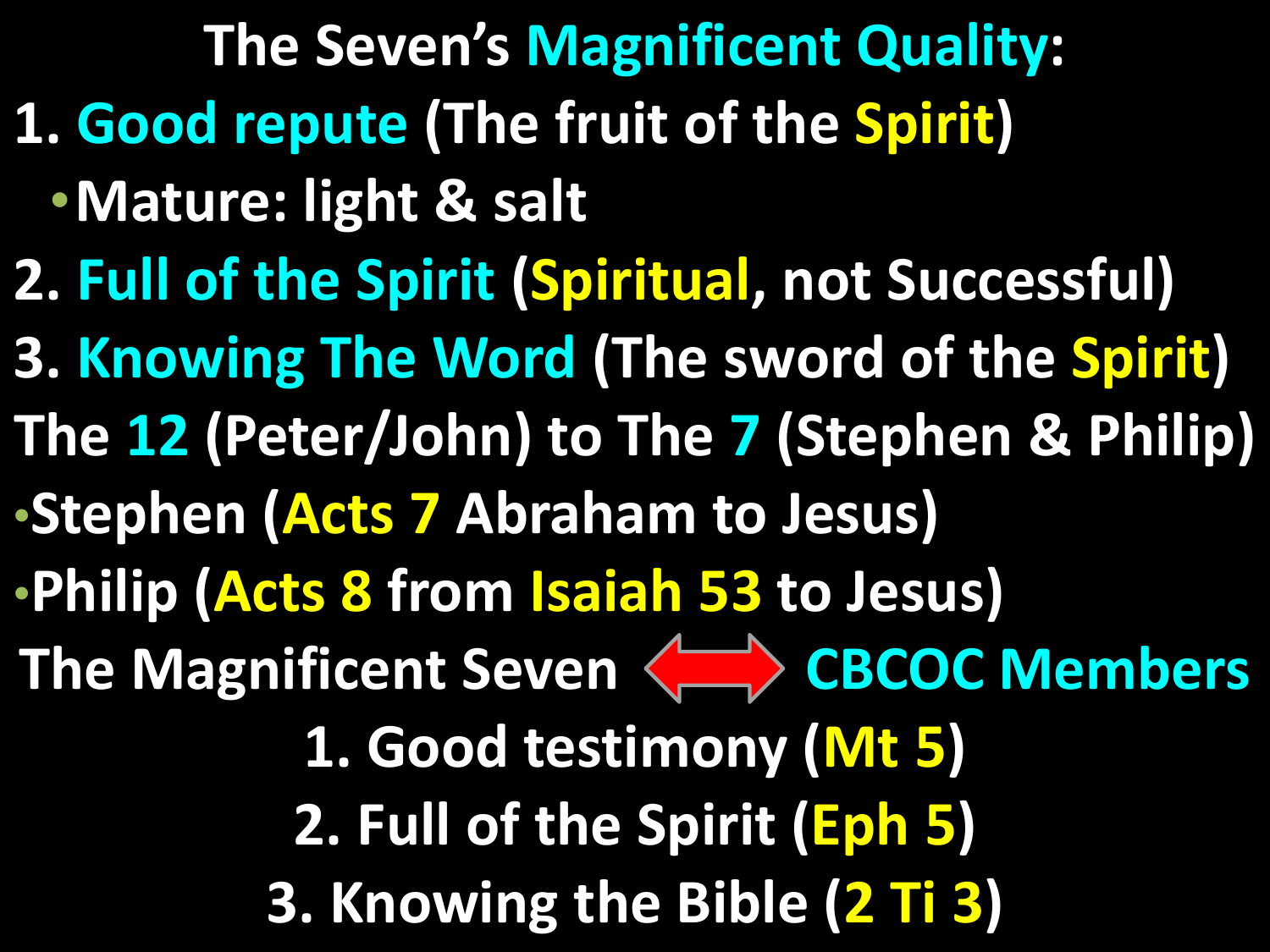The Magnificent 7 <a>>>> **Jerusalem Church** Acts: General Description **Specific Example** •**Acts 4:32-35 "Everything in common" (GD)** •**Acts 4:36-37 Barnabas (SE)** •**Acts 6:1-7 The Seven (GD)** •**Acts 6-8 Stephen & Philip (SE) Acts 8:1-4 …scattered.. Judea & Samaria except the 12..preaching the word. (Refugees, GD) Acts 8:5-6 "Philip..the city of Samaria to proclaim Christ…said by Philip" (SE) Jerusalem church members: Philip/the Seven CBCOC members: Preach the word (C & Non-C)**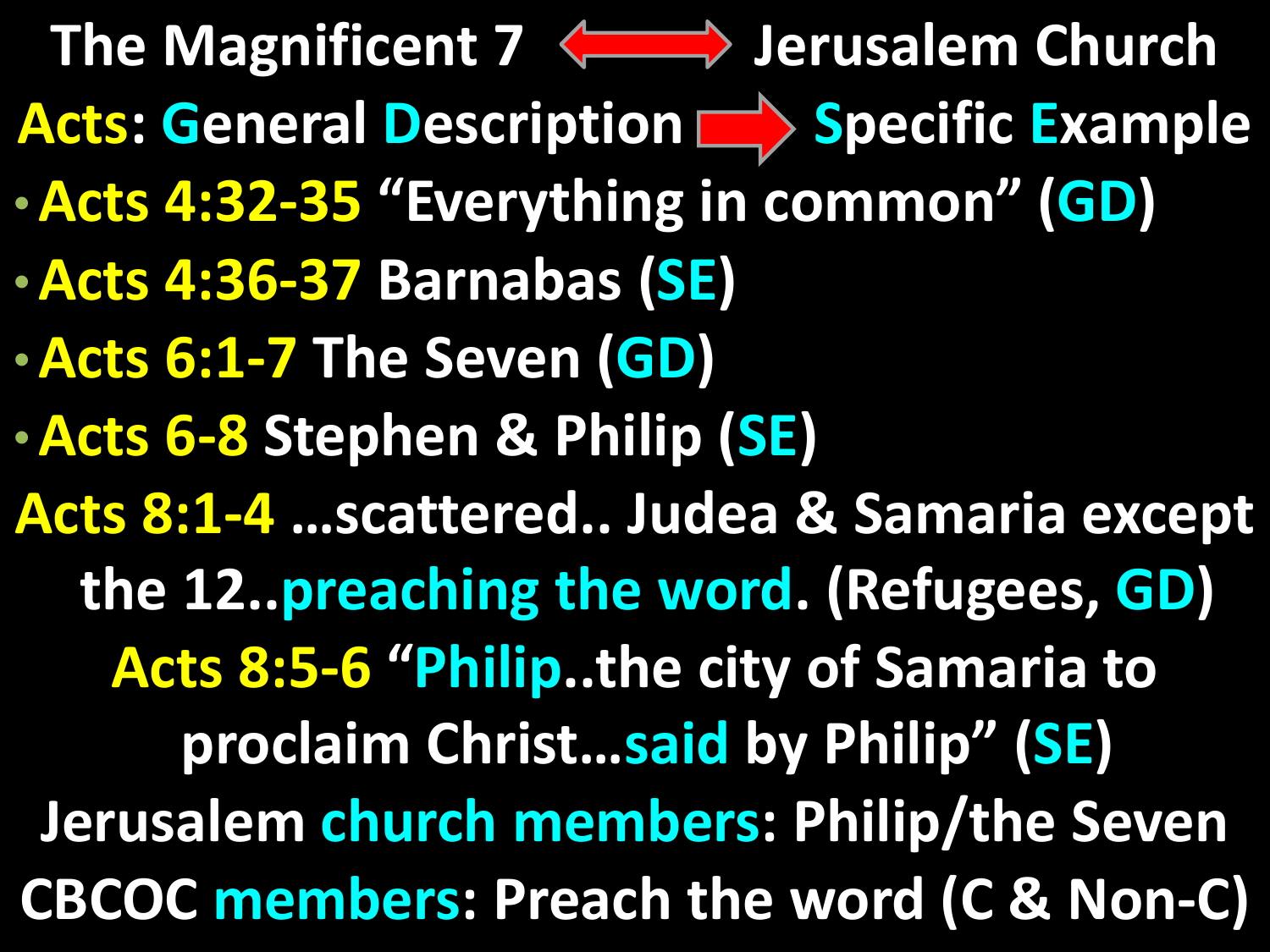The Magnificent 7 <a>>>> **Jerusalem Church The Missional Impact of Jerusalem Church:** •**Acts 6:8-8:2 Stephen's martyrdom** •**Persecution: to Judea/Samaria/Africa** •**Acts 11:19-21 Stephen's martyrdom** •**Antioch Church: to Asia Minor/the Greeks** •**Acts 22:19-21 Stephen's martyrdom** •**Paul: a new "Stephen": "far far away" Jerusalem Church: Preach the word** •**Wherever they went!** •**To the point of death CBCOC:** *Like Mother; Like Daughter***!**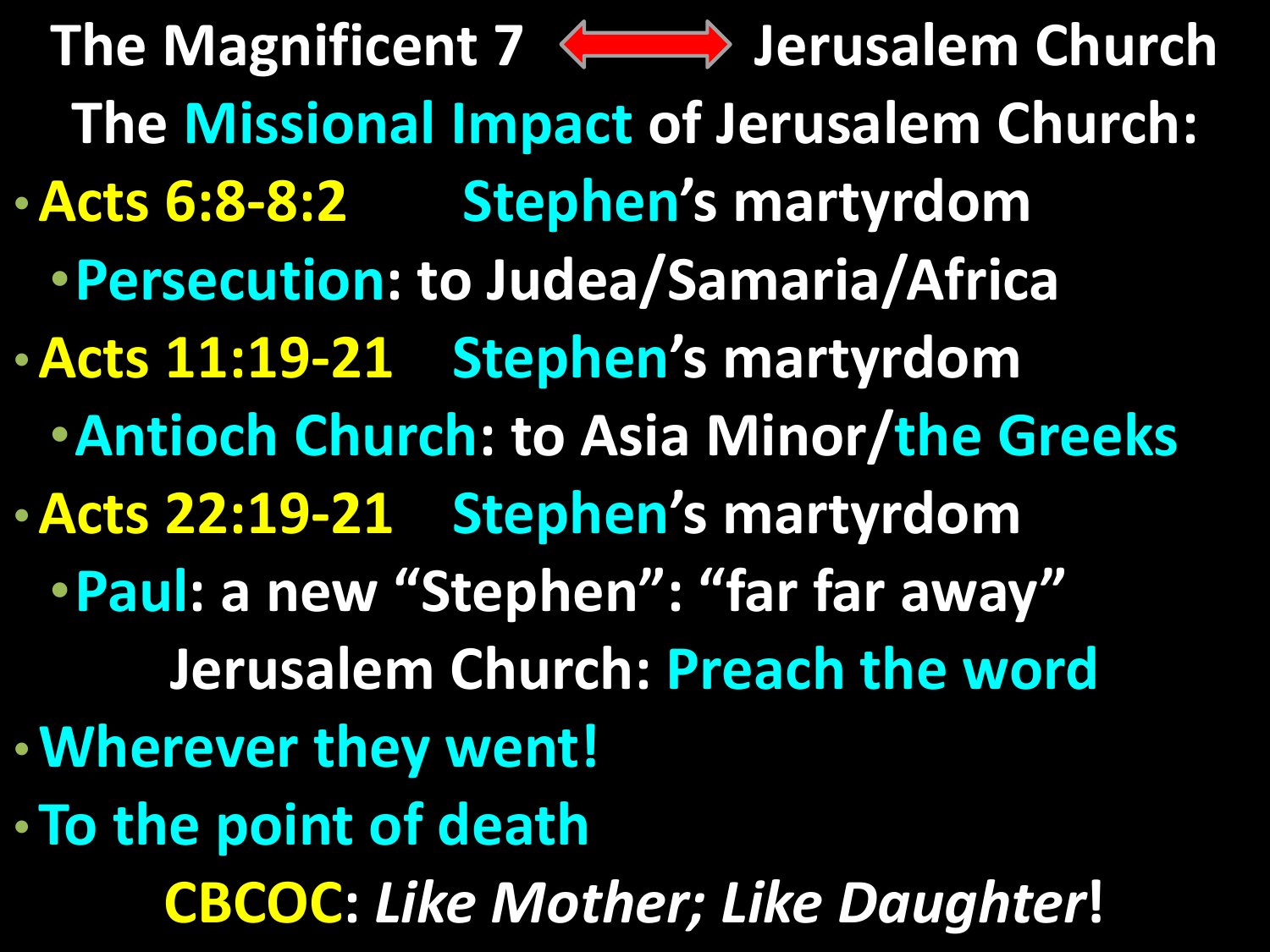**Jerusalem Church: Preach the word** •**Wherever they went & To the point of death CBCOC: Like Mother; Like Daughter! In fear: Ban 7 Muslim countries In love: Plant 7 churches for Muslims! Mission is costly: Stephen's martyrdom 20/21**世紀**: An Age of Cruelty/Tyrant** 暴君世纪 **1900 Box Rebellion**义和团 •**"Death to the Foreign Devils; Exterminate the Foreign Religion."…Shansi Province alone:** •**slaughtered 159 missionaries and their children!**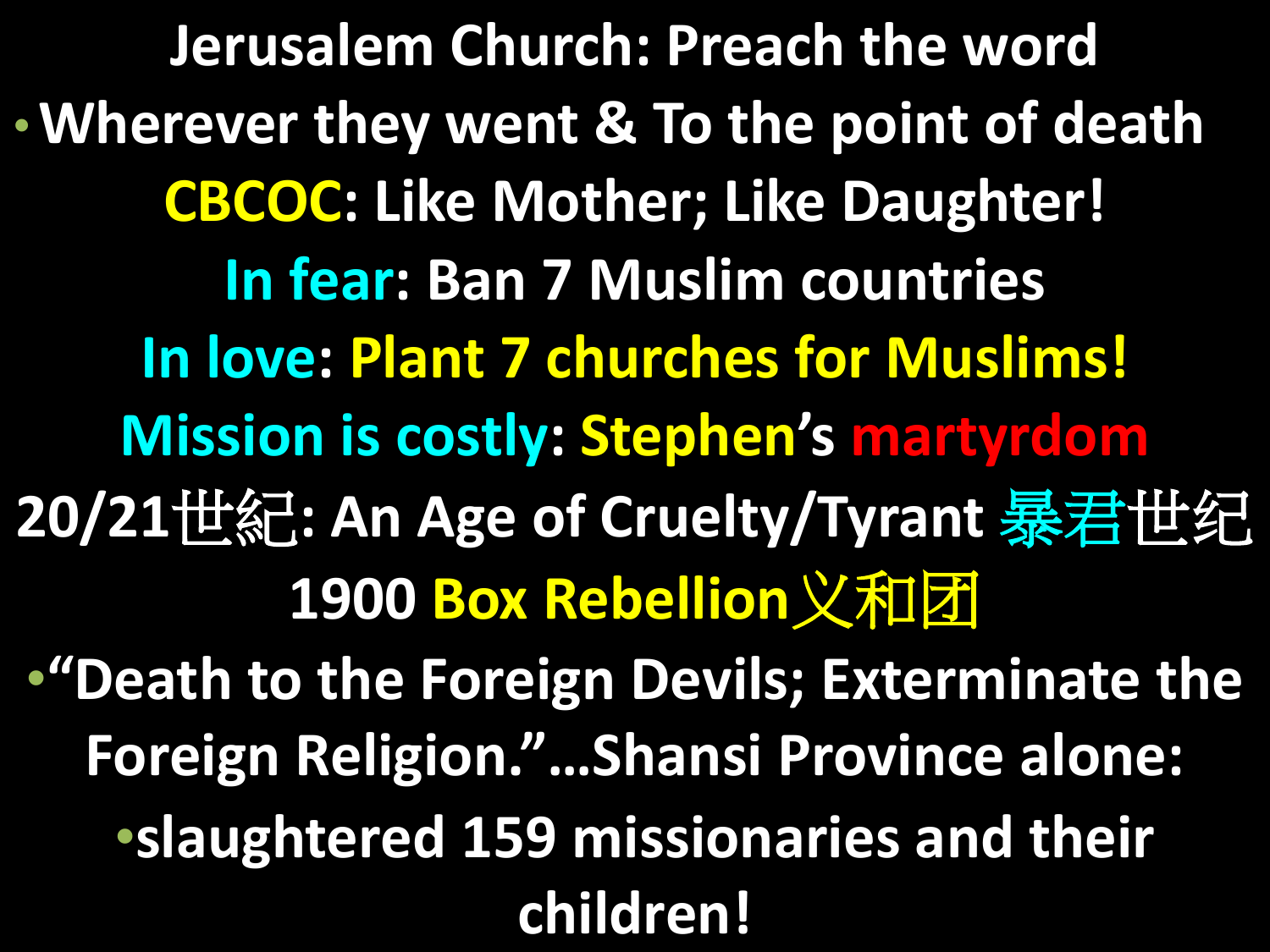## **1900 Box Rebellion**

**Lizzie Atwater: a young American missionary**

• **She/her husband/1 year old baby: executed**

**A letter to her sister in America (8/3, 1900):**

**"***Dear ones, I long for a sight of your dear faces, but I fear we shall not meet on earth. . . . . I am preparing for the end very quietly and calmly. The LORD is wonderfully near, and He will not fail me.*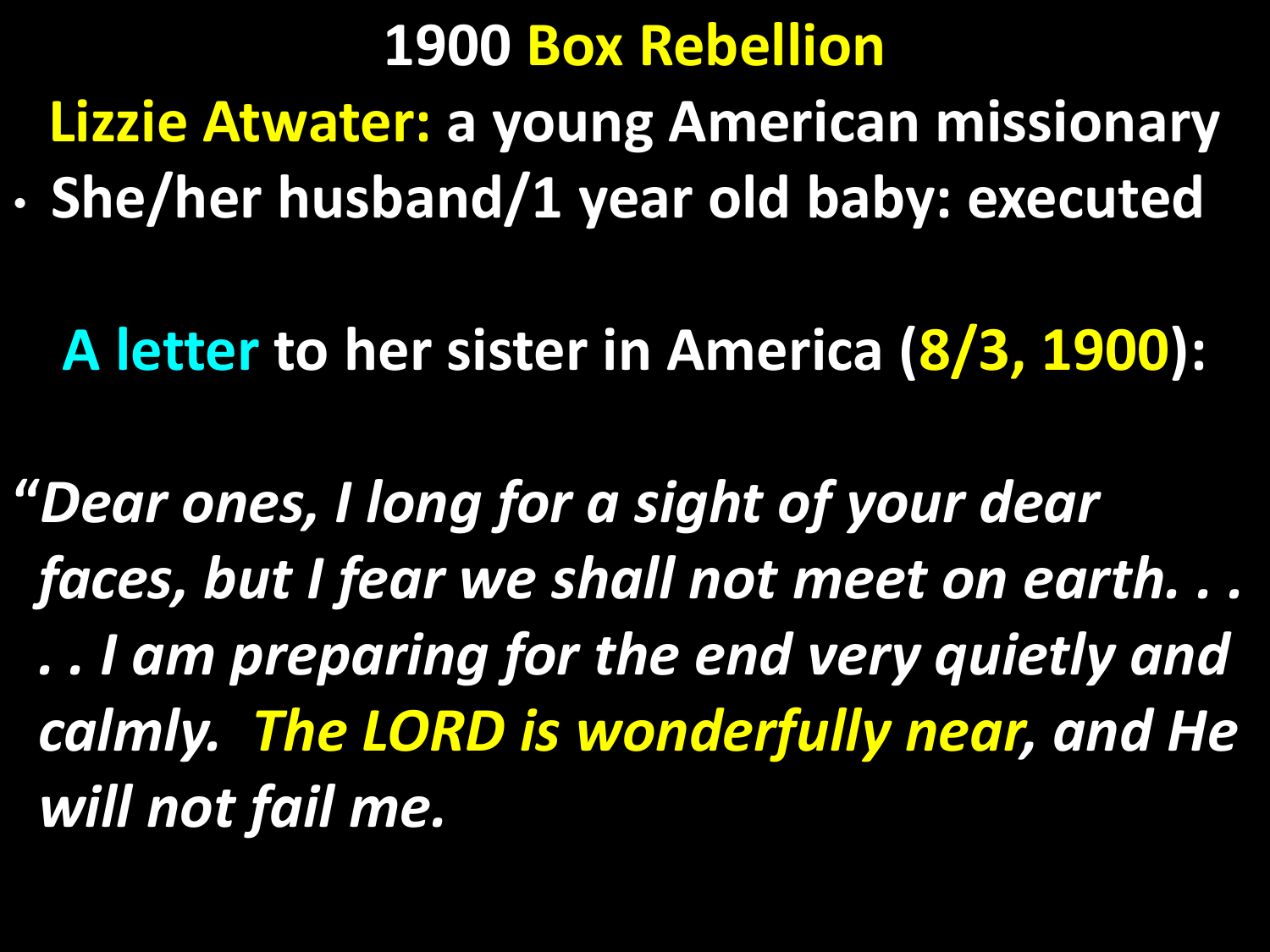**"***I was very restless and excited while there seemed a chance for life, but God has taken away that feeling, and now I just pray for grace to meet the terrible end bravely. The pain will soon be over, and oh the sweetness of the welcome above!*

*"My little baby will go with me. I think God will give it to me in Heaven, and my dear mother will be so glad to see us. I cannot imagine the Savior's welcome. Oh, that will compensate for all these days of suspense."*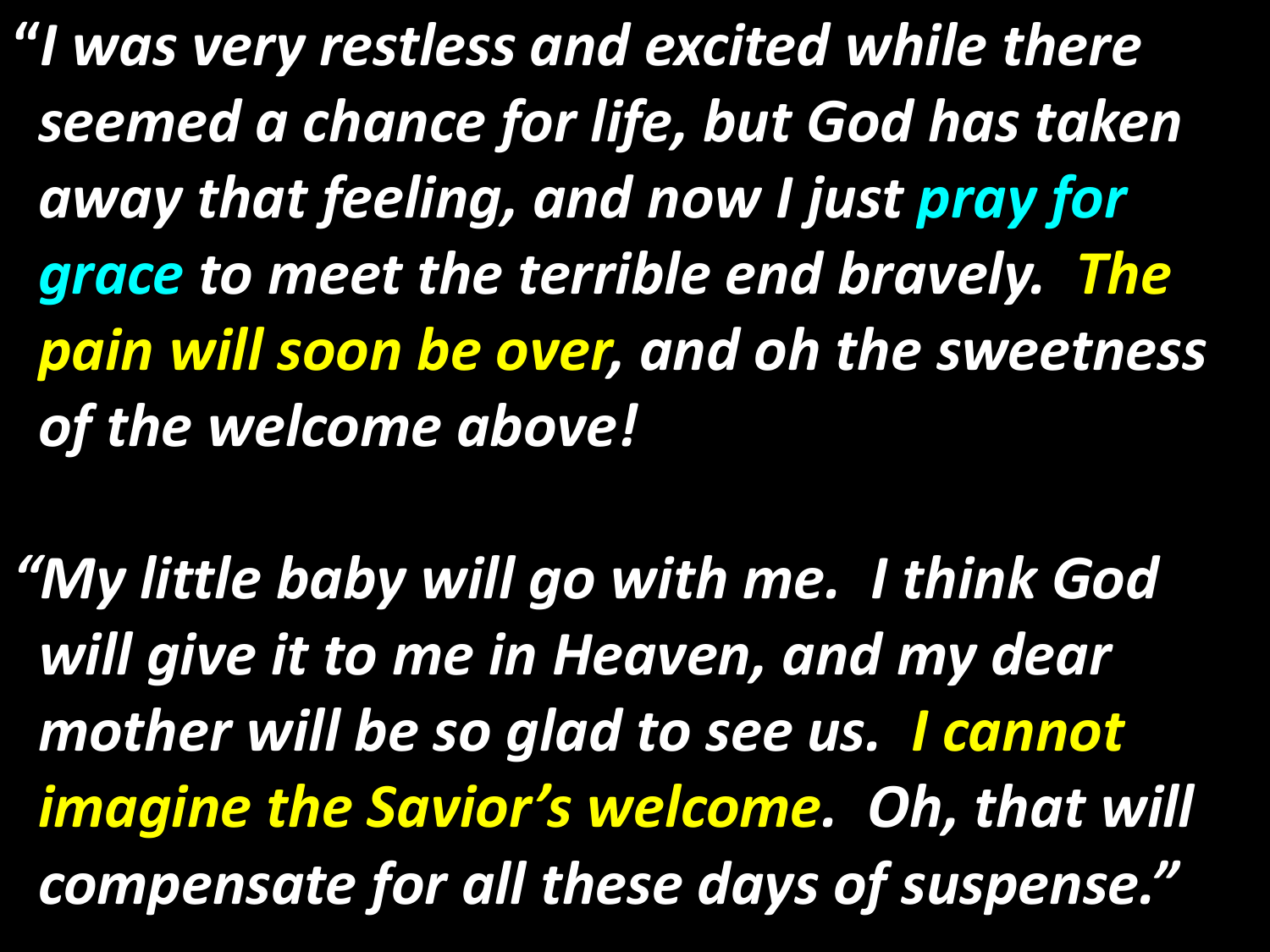*"Dear ones, live near to God and cling less closely to earth, There is no other way by which we can receive that peace from God which passes understanding. . . . I must keep calm and still these hours. I do not regret coming to China, but am sorry I have done so little. I do not regret coming to China, but am sorry I have done so little! My married life, two precious years, has been so very full of happiness. We will die together, my dear husband and I. . . ."*